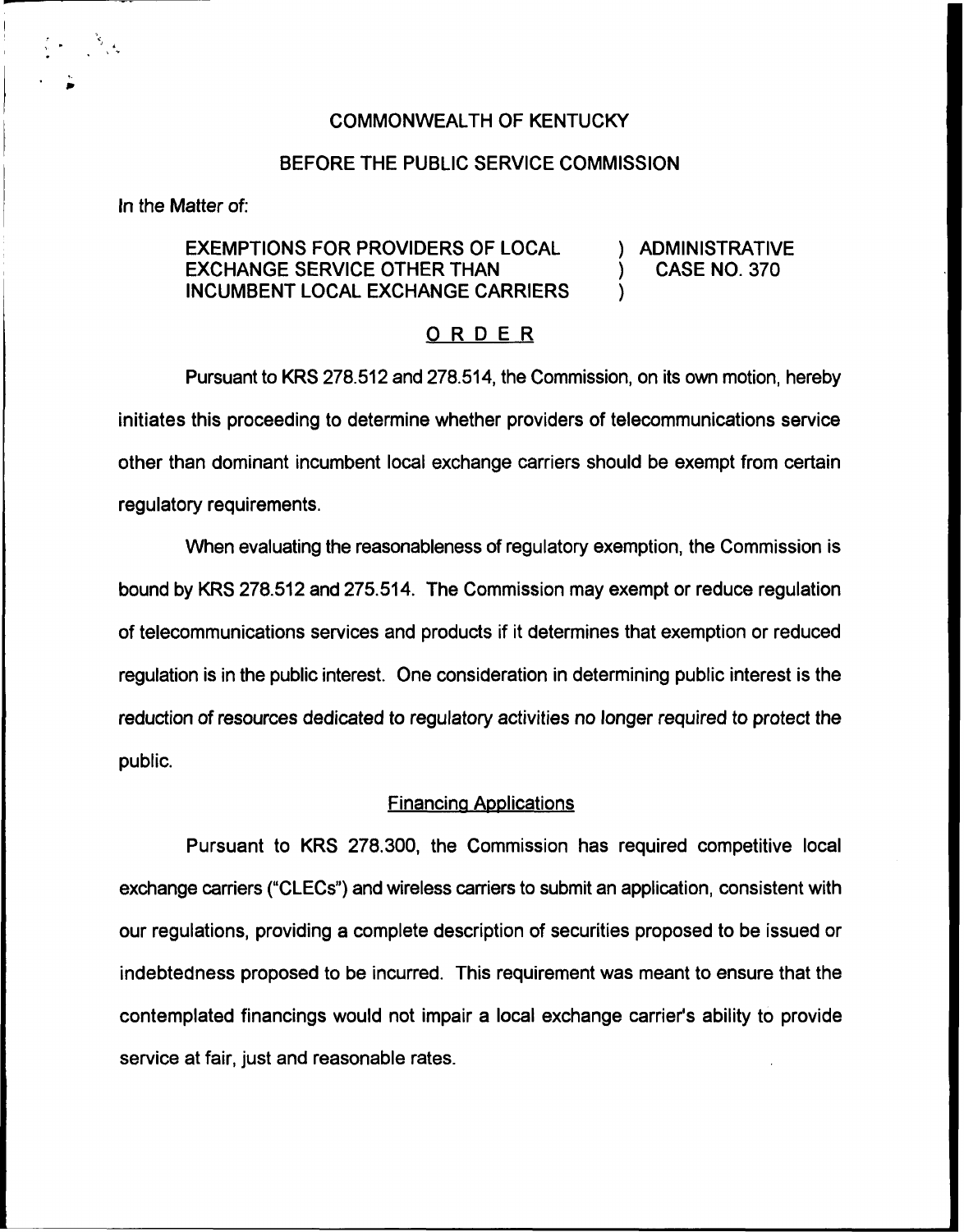CLECs and wireless carriers are not rate regulated by the Commission because they neither possess market power nor own local exchange bottleneck facilities. Therefore, there is no need to monitor their financial stability to ensure their continued existence. CLECs do not have carrier of last resort responsibilities and their failure as the result of bad financing decisions would have no impact on the availability of service as other carriers are available to supply service. Similarly, the wireless market is competitive, and thus oversight of their financing activities is no longer required.

a, Vilag

#### Applications For Transfer of Ownership or Control

Under KRS 2?8.020(4) and (5), CLECs and wireless carriers are required to seek prior approval for authority to transfer their operations through a sale of assets or transfer of stock. However, there appears to be no need for the Commission to approve these types of transactions for the reasons discussed above. Accordingly, the Commission finds the CLECs and wireless carriers need only supply a letter to the Commission describing the transfer and providing an adoption notice pursuant to 807 KAR 5:011, Section 11, for the tariff with one day's notice.

An original and four copies of this transfer letter should be filed with the Commission and sent to the attention of the Commission's Executive Director. In Administrative Case No. 359,<sup>1</sup> the Commission prohibited a utility from selling its customer base where the utility would still provide the same line of business to new customers or customers whose accounts were not sold. Utilities must obtain a customer's authorization

Administrative Case No. 359, Exemptions For Interexchange Carriers, Long-Distance Resellers, Operator Service Providers and Customer-Owned, Coin Operated Telephones at 6, footnote <sup>1</sup> (June 21, 1996).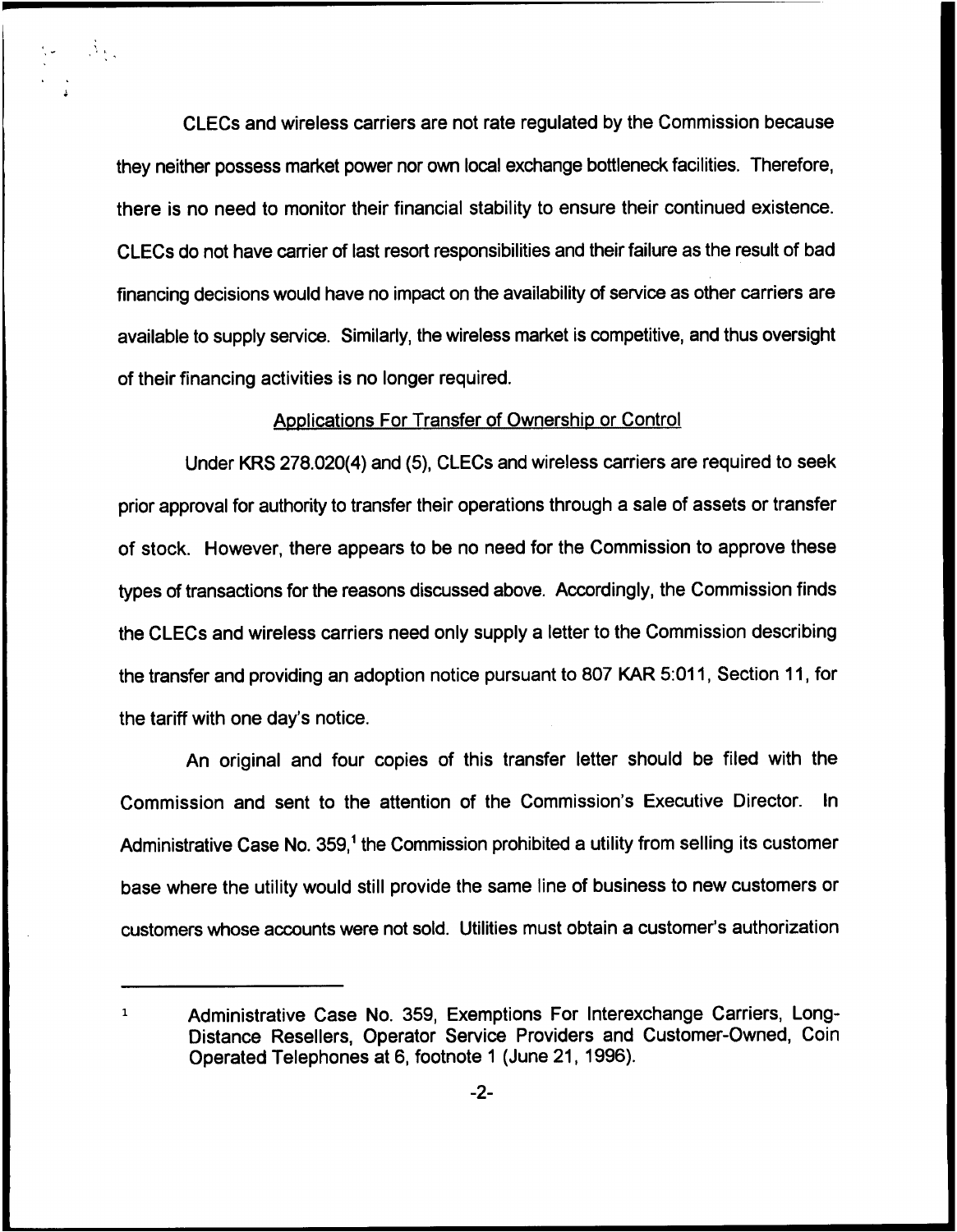before transferring his service to another carrier. Otherwise, an unauthorized preferred interexchange carrier change has occurred. Any transfer by a CLEC or wireless carrier also will be subject to this limitation.

 $\mathbb{R}^3$ 

# Apolications for Initial Operations for CLECs and Wireless Carriers

The lack of market power of CLECs and wireless carriers, together with the availability of competitive choices, makes it reasonable to require only a proposed tariff with 30 days' notice to the Commission and a cover letter setting forth certain information prior to CLEC or wireless entry into the Kentucky market.

The items to be addressed in the cover letter are: (1) the name and address of the company; (2) articles of incorporation or partnership agreement; (3) name, street address, telephone number and fax number (if any) or the responsible contact person for customer complaints and regulatory issues; (4) a notarized statement by an officer of the utility that the utility has not provided or collected for intrastate service in Kentucky prior to filing the notice of intent or, alternatively, a notarized statement by an officer that the utility has provided intrastate service and that it will refund or credit customer accounts for all monies collected for intrastate service; and (5) a statement that the utility does not seek to provide operator assisted services to traffic aggregators as defined in Administrative Case No.  $330<sup>2</sup>$ alternatively, that the utility does seek to provide operator-assisted service to traffic aggregators but that in so doing it is complying with the Commission's mandates in Administrative Case No. 330.

 $\overline{2}$ Administrative Case No. 330, Policy and Procedures in the Provision of Operator-Assisted Telecommunications Services (March 27, 1991).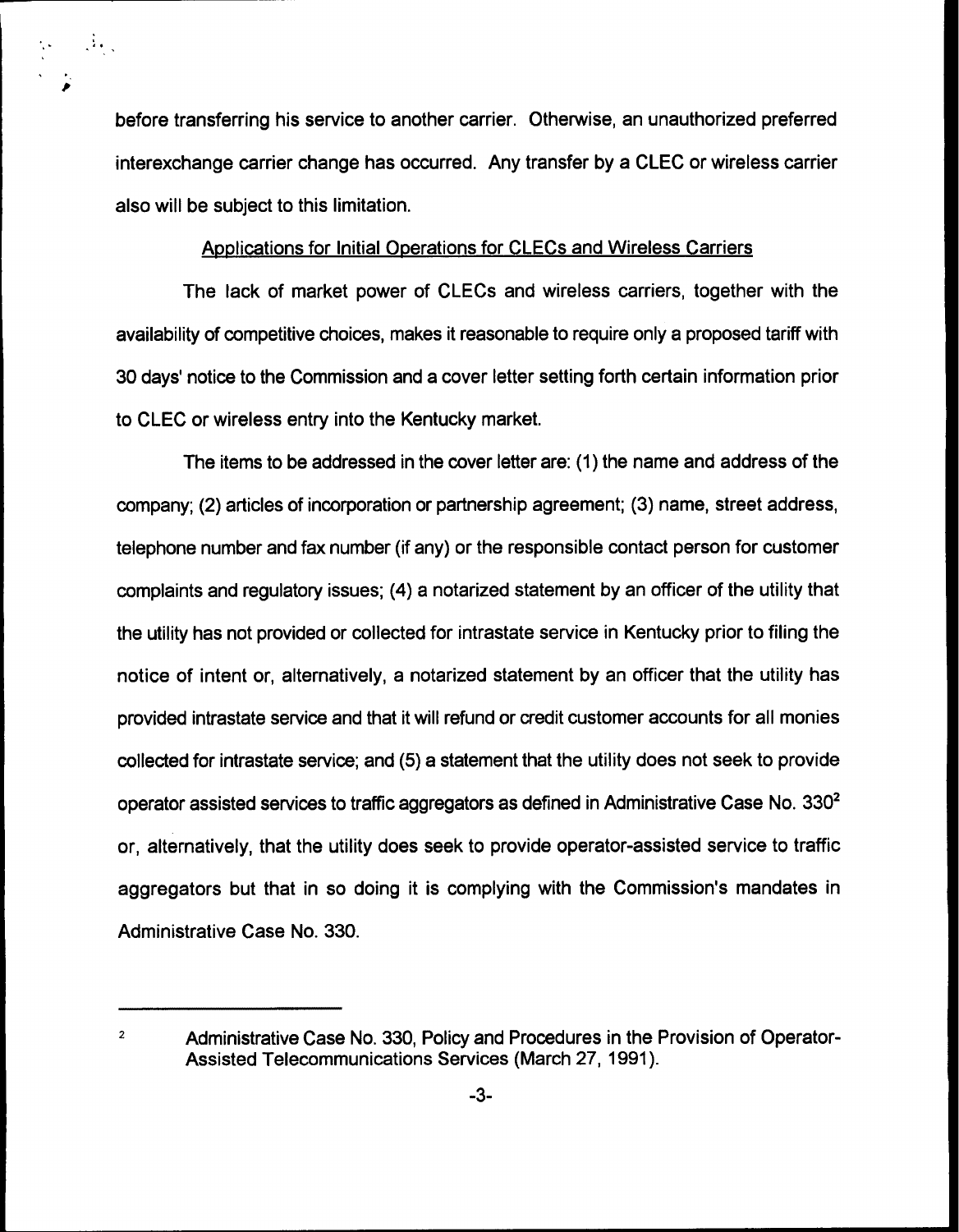#### **Conclusion**

 $\label{eq:expansion} \mathcal{E}_\mathbf{z}(\mathbf{x}) = \mathcal{E}_\mathbf{z}(\mathbf{x})$ 

The existence of competitive alternatives with carrier of last resort obligations, together with Commission oversight of these carriers, should provide adequate safeguards to protect customers from unfair treatment, poor service quality, or excessive prices. However, regardless of the extent of the exemptions eventually granted in this proceeding, all customers may continue to exercise their option of filing complaints regarding the exempt services with the utility and the Commission. In addition, the Commission retains jurisdiction over exempted services pursuant to KRS 278.512 and KRS 278.514.

A copy of this Order shall be served on the Attorney General of the Commonwealth of Kentucky and all telecommunications providers in Kentucky. The procedures and exemptions prescribed in this Order shall be effective January 31, 1998 unless the Commission receives from interested persons comments indicating disagreement with any exemption described herein.

IT IS THEREFORE ORDERED, effective January 31, 1998 unless further proceedings are ordered hereafter, that:

 $1<sub>1</sub>$ CLECs and wireless carriers are exempted from filing applications for prior approval of transfers pursuant to KRS 278,020(4) or (5) or applications for securing evidences of indebtedness pursuant to KRS 278.300.

2. CLECs and wireless carriers are exempted from filing applications for initial operations and shall only file 4 copies of a cover letter as described herein with a proposed tariff.

3. The exemptions granted herein are applicable to all non-incumbent local exchange carriers, and wireless telecommunications providers.

-4-